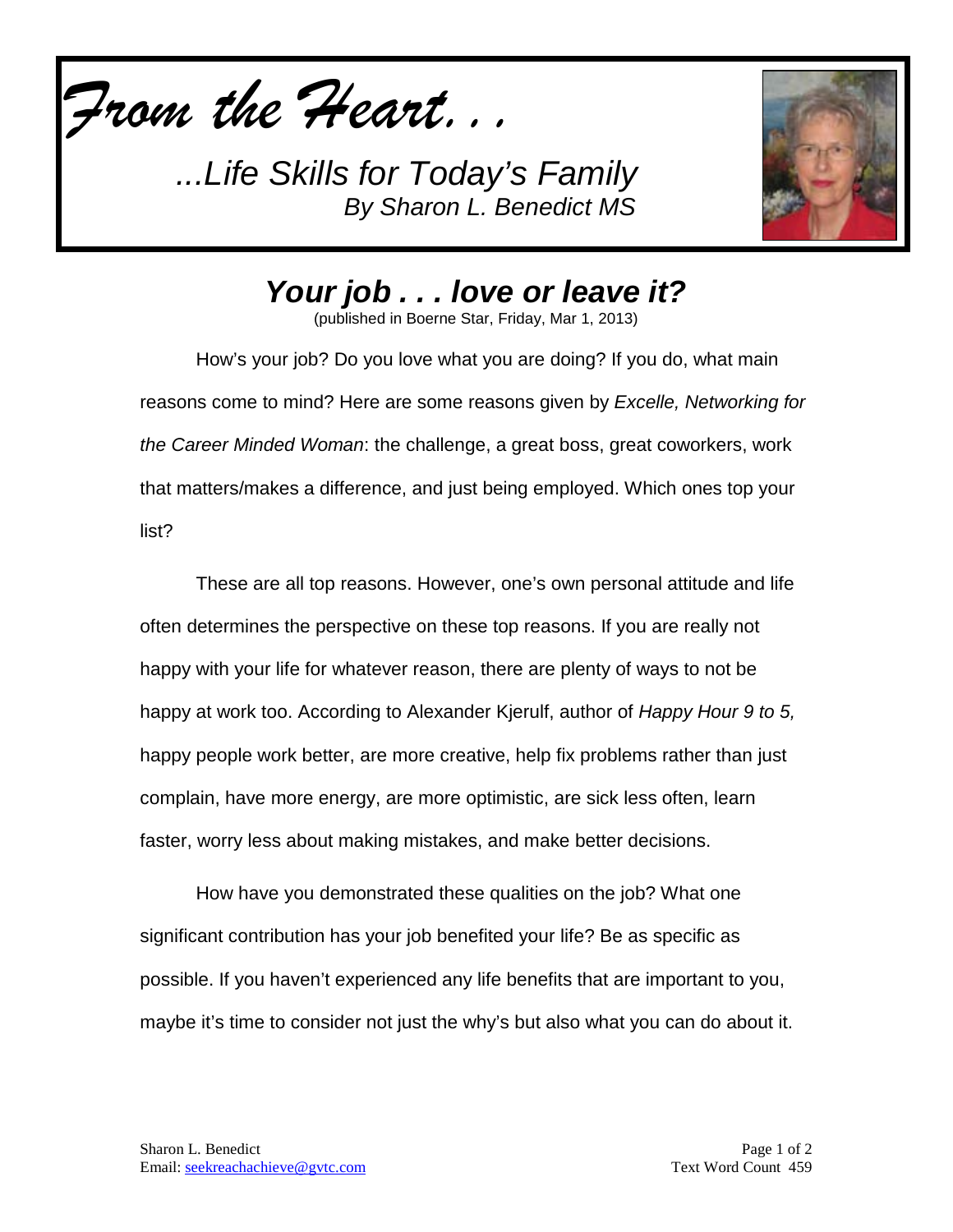Here are the reasons Excelle gives for hating your job: the job is boring, a "bad" boss, no personal time/no flexibility, difficult working environment, and poor pay/unrecognized.

If you are not happy with your current job situation, which reasons get your attention the most? Write down any other reason why you are dissatisfied. Then, be sure to list how you would like to see improvement or a change. And how would you go about accomplishing the improvement or change?

There are basically two options for you. Either get happy in the job you have and work on improving it not only for yourself but your coworkers as well. Just don't wait for someone else to come along and do it for you. The second option is if your job environment is unfixable, don't wait. Start looking for a new job where you will be happy and fulfilled.

The process for figuring out if you love it or want to leave it is not always simple or easy. Yet, you only have one life to live, and your job takes up a huge part of every day in your life. Isn't it worth being happy and fulfilled with the time you have? I hope so, for you and your family's sake. The next article for this month's lifeskill, *Career/Money Management,* will focus on *How do I see my current job as a stepping stone toward my life career?*

--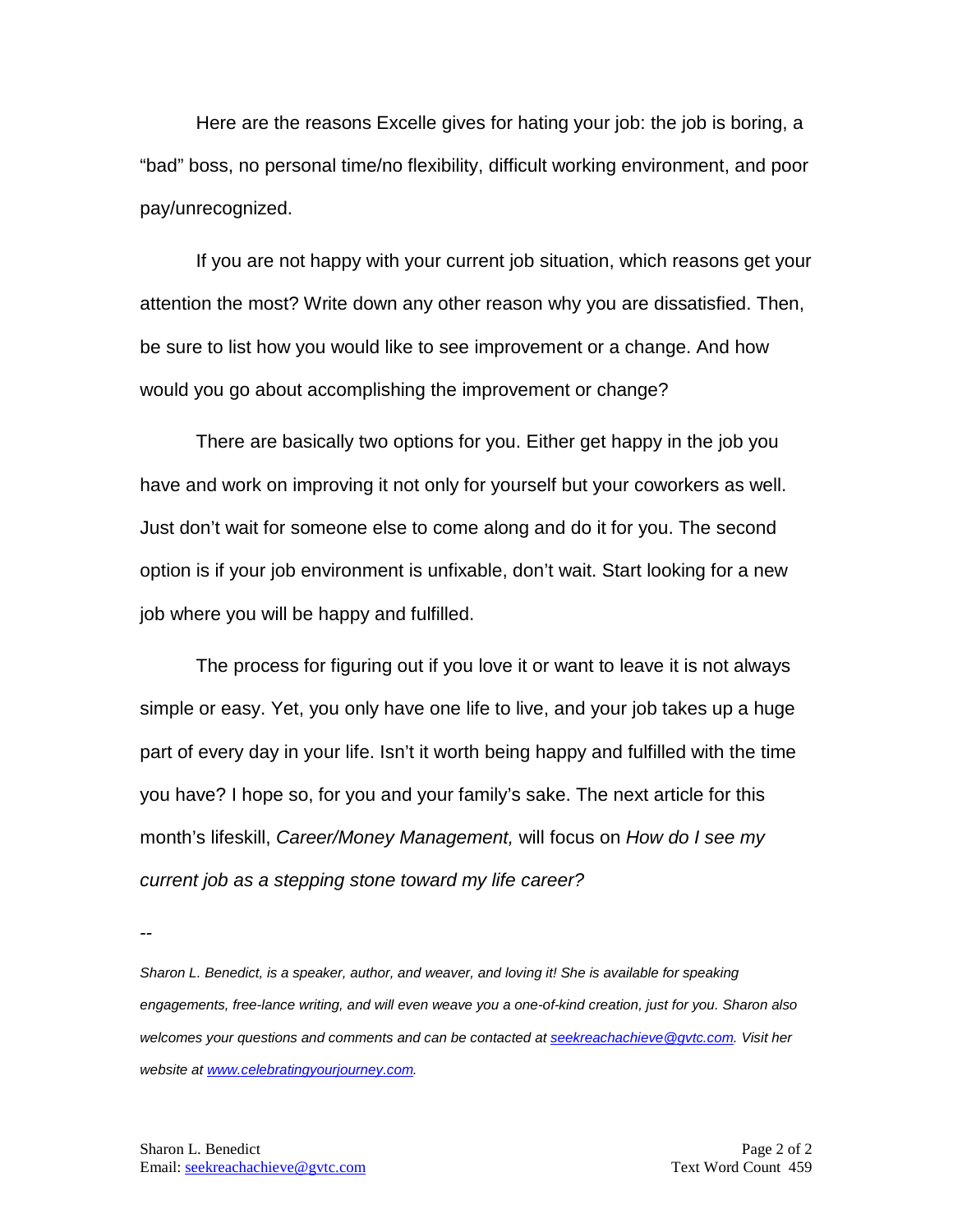



*Career . . . Stepping Stones*

(published in Boerne Star, Friday, Mar 8, 2013)

*How do I see your current job as a stepping stone toward your life career?* Before you dive in to answer this question, let's see how your current job matches up with these key guideposts. These clues will help you navigate what's ahead, since we all know life is seldom a smooth ride all the time.

With your core values setting the foundation, consider these eight

guideposts offered in my lifeskills book, *Celebrating Your Journey, Lifeskills in* 

*Synergy,* for integrating your career, finances, and core values.

1. **Lasting career rewards are not calculated in dollars**. Satisfaction

comes from building a career or business without selling your soul.

- 2. **Loving your work by living your core values** at work and home.
- 3. **Being content** when the good times roll and when the bad times linger.
- 4. **Being a team player** that can lead *and* follow.
- 5. **Being genuinely benevolent** that requires no applause.
- 6. **Seeking as well as giving support and encouragement routinely**, not just in crisis.
- 7. **Being a life-long learner of truth and wisdom**.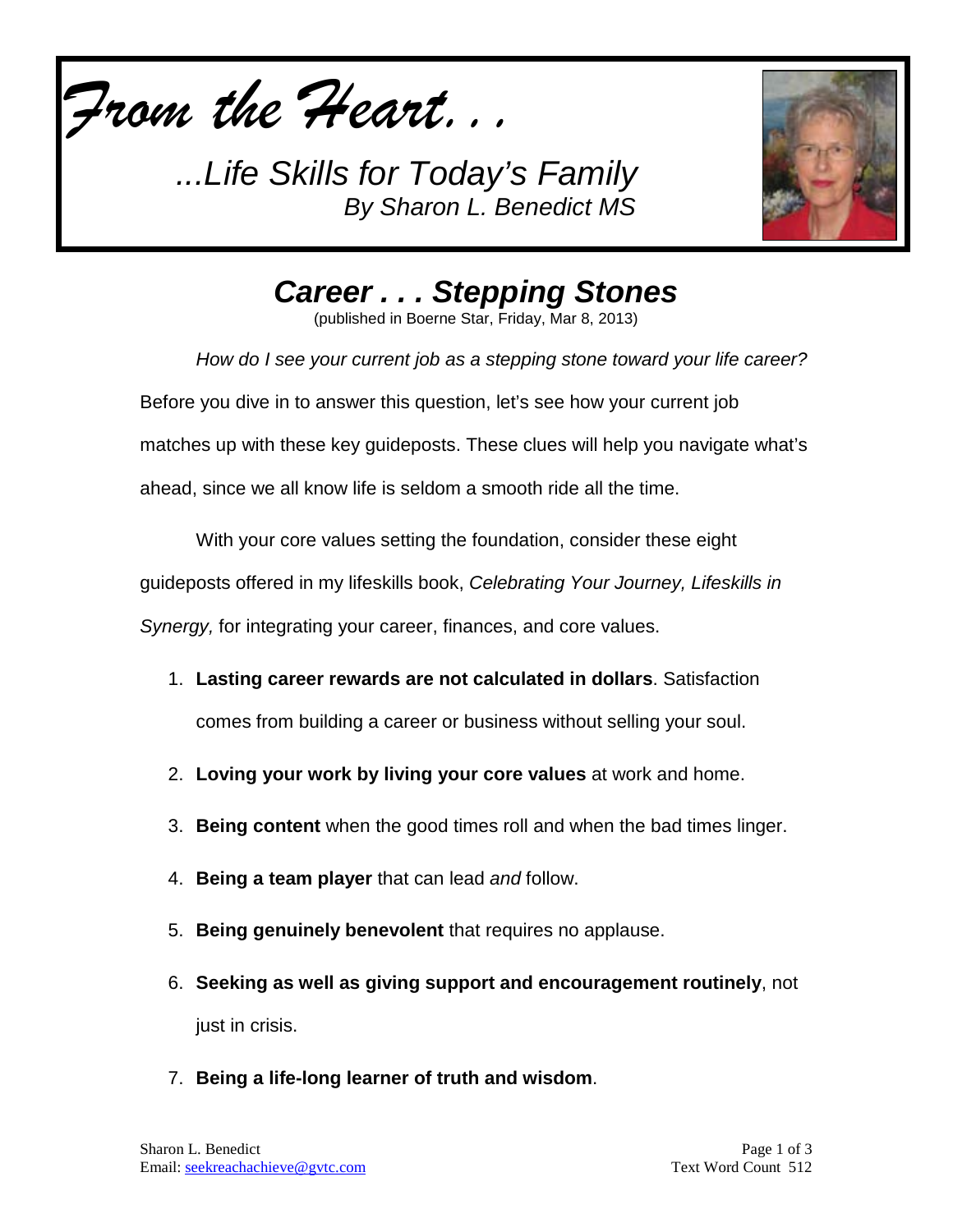8. **Integrating your faith as an essential part of your personal and career life**. No matter the environment, it may not be easy, but is certainly possible.

Does your current job give you the opportunity to hold on to these guideposts? If so, congratulations! You are among the few. You definitely have a job worthy of building into a career that will give you fulfillment in your life.

Along with these guideposts, be sure to integrate your core values into your career and money management. With any career choice, identify your personality style and career choices/preferences based on your personality style behavior. How does your current job fit your career goals and passion, and utilize your key skills and talents that match what you love to do? Be sure to establish a realistic short-term and long-term career plan. Also, create and maintain a polished, targeted resume for your industry/profession.

Keep in mind that time, money, and your total commitment toward excellence will be required in advancing your career. Flexibility and a willingness to adapt with challenges and opportunities will be essential as your skill sets grow along with your chosen industry/profession. Most important, *be you, not your job*. Then the two will work out well together.

At last but certainly not least, is to choose your career location based on your values and desired lifestyle. Build your lifestyle within your current income, not what you wish you had. Do your homework on where you wish to spend your life, career, and build relationships that support your core values. You will then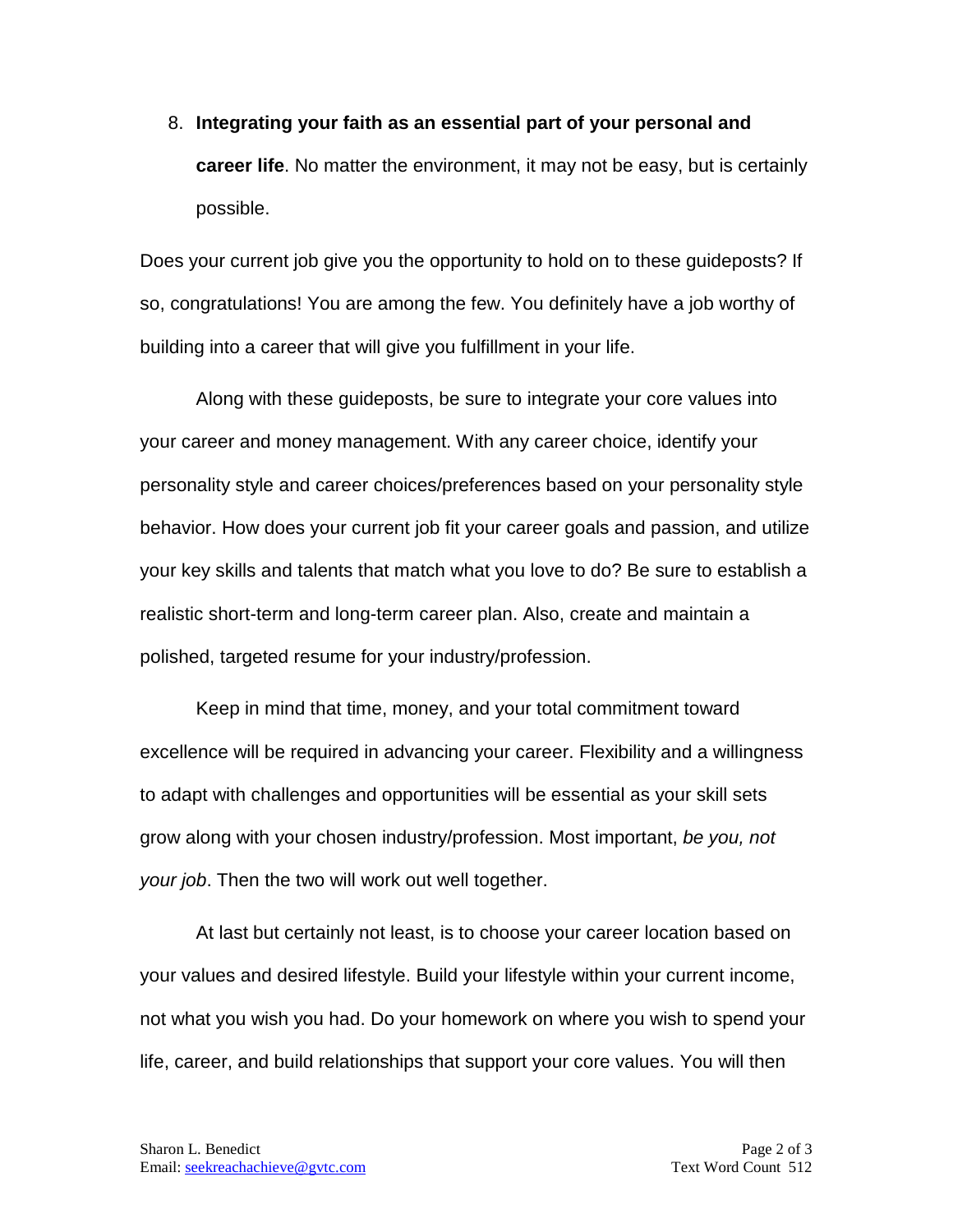discover that your current job will not only be a great stepping stone to the career you choose but also throughout your life.

The next several articles will discuss the two "M"s . . . Marriage & Money. Do you believe it's a match made in Heaven or someplace else?!

--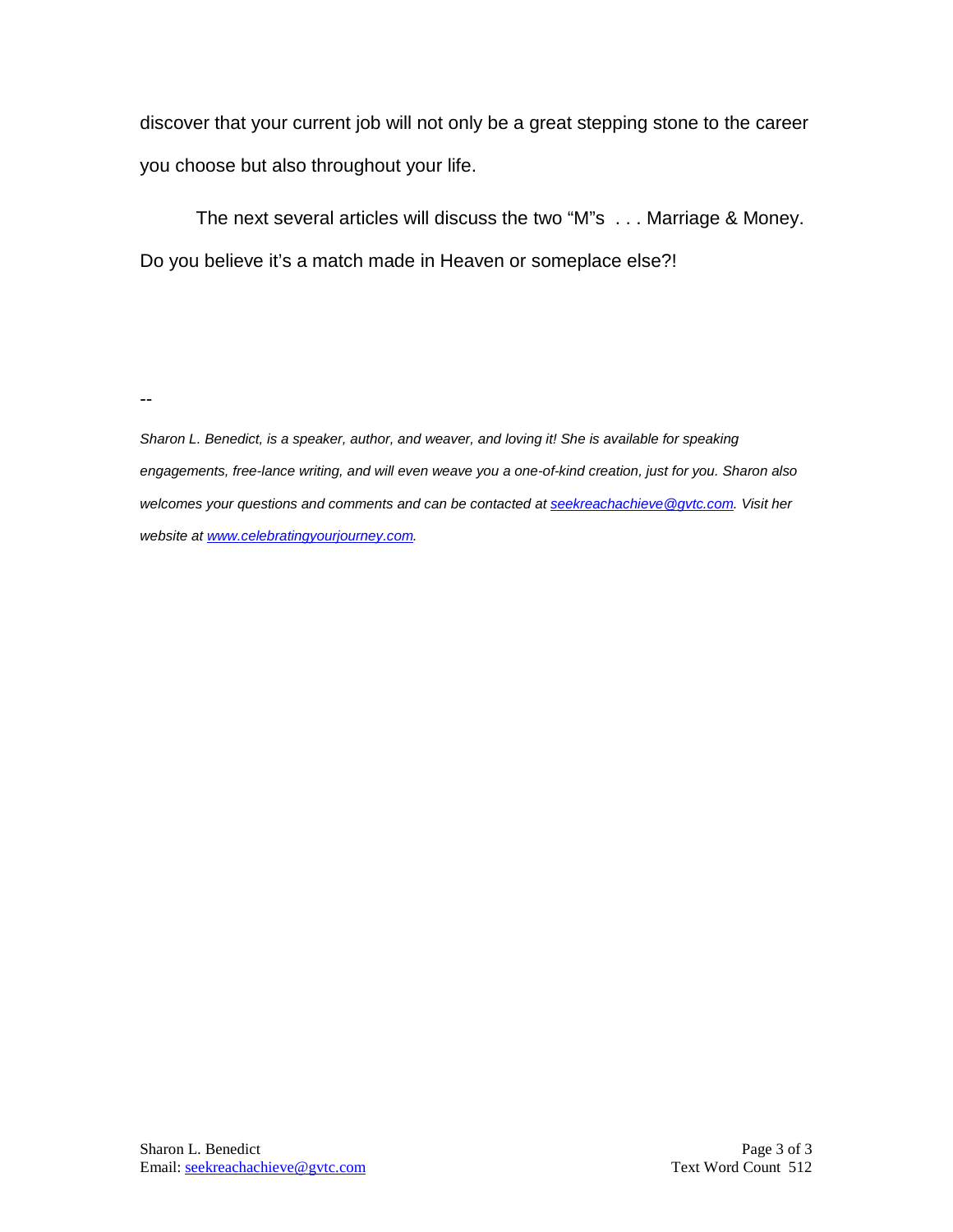



## *Money & Marriage . . . Match Made in Heaven? part 1*

(published in Boerne Star, Friday, Mar 15, 2013)

Here we are with the two "M"s . . . Money & Marriage. Do you believe it's a match made in Heaven or someplace else?! Whichever place you have personally experienced in your marriage and the way you manage your money, one thing is sure. Money is one of the most major challenges and risks in sustaining harmony in a marriage or any relationship.

The ancient phrase, "How can two walk together unless they are agreed," definitely comes to mind when matching up your money with your marriage relationship. How united are you together in the way you managing your money, and those dreams and goals you both have? Does your spouse really know what are your dreams and goals? Or does your spouse get the limelight on their own most of the time?

If so, maybe it's time to have a chat with your one and only. When sitting down to have that chat, remember to not only be respectful but a proactive listener that hears each other's heart and feelings. Here are some additional things to consider before you embark on the adventure of discovery of things you never knew about your significant other!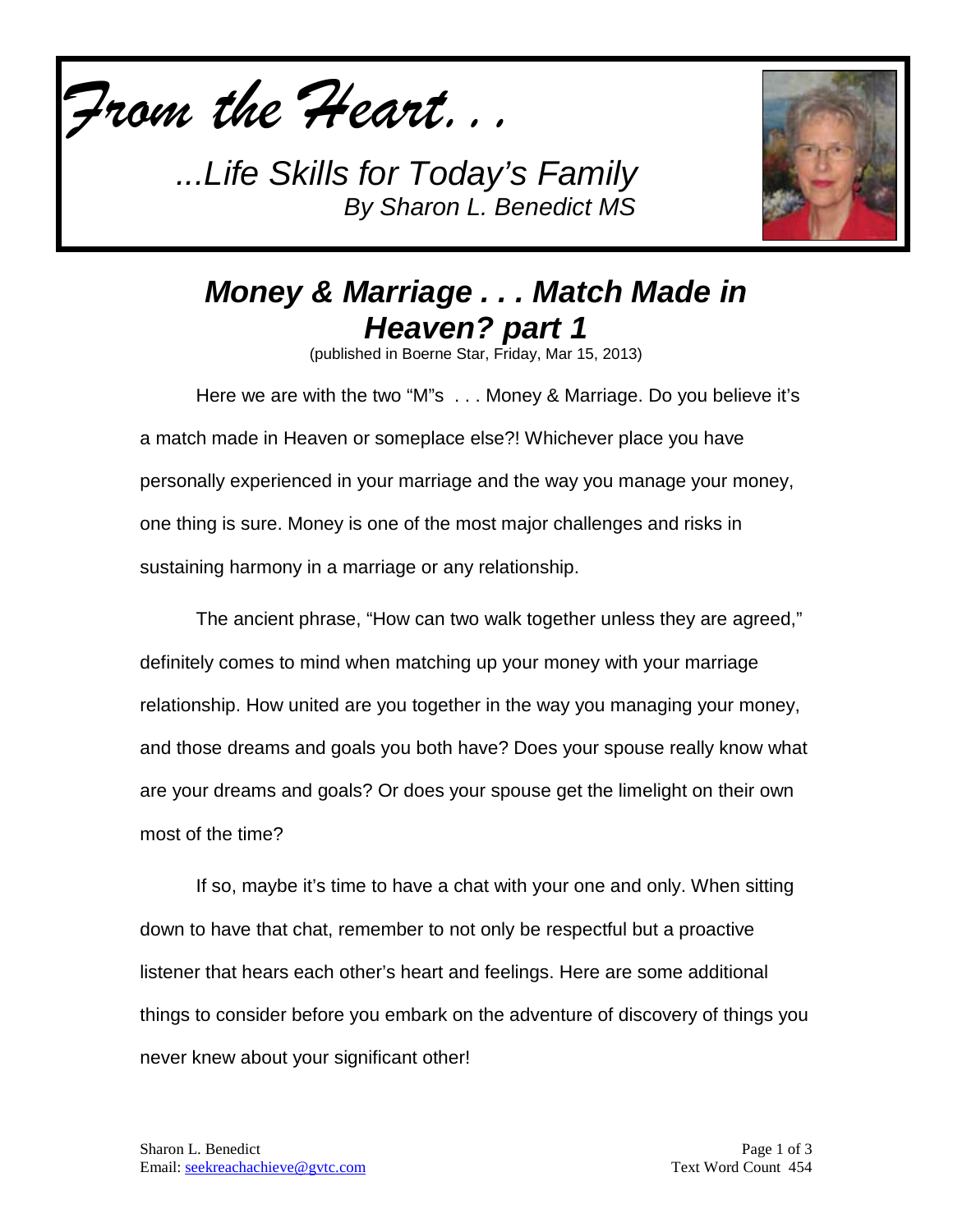- 1. What core values do you share?
- 2. How do you want to put your money to work to seek, reach, and achieve your life dreams and goals that support those core values?
- 3. What has to happen to keep you both content, whatever financial state you are in?
- 4. Do you love the money more than the person?
- 5. How many possessions or "stuff" do you need to be happy?
- 6. Who manages the money and the checkbook?
- 7. Who spends the money and for what?
- 8. How much debt do you have and how is it affecting your marriage?
- 9. Who is the impulse buyer?
- 10.What about a financial life plan…you have one that includes the basic documents to assess and manage your lives…one being a budget? Not a comfortable word, is it?

As you consider these questions, Suze Orman, author of Nine Steps to Financial Freedom, believes ". . .most peoples' biggest problems in life—even those that appear on the surface not to be money related—are directly connected with their early, formative experiences with money."

Keep this in mind for the next article. A couple exercises will be offered to help you process the surprises you will hear from your one and only! You will then safeguard your marriage if you end up being tempted to say sayonara!

--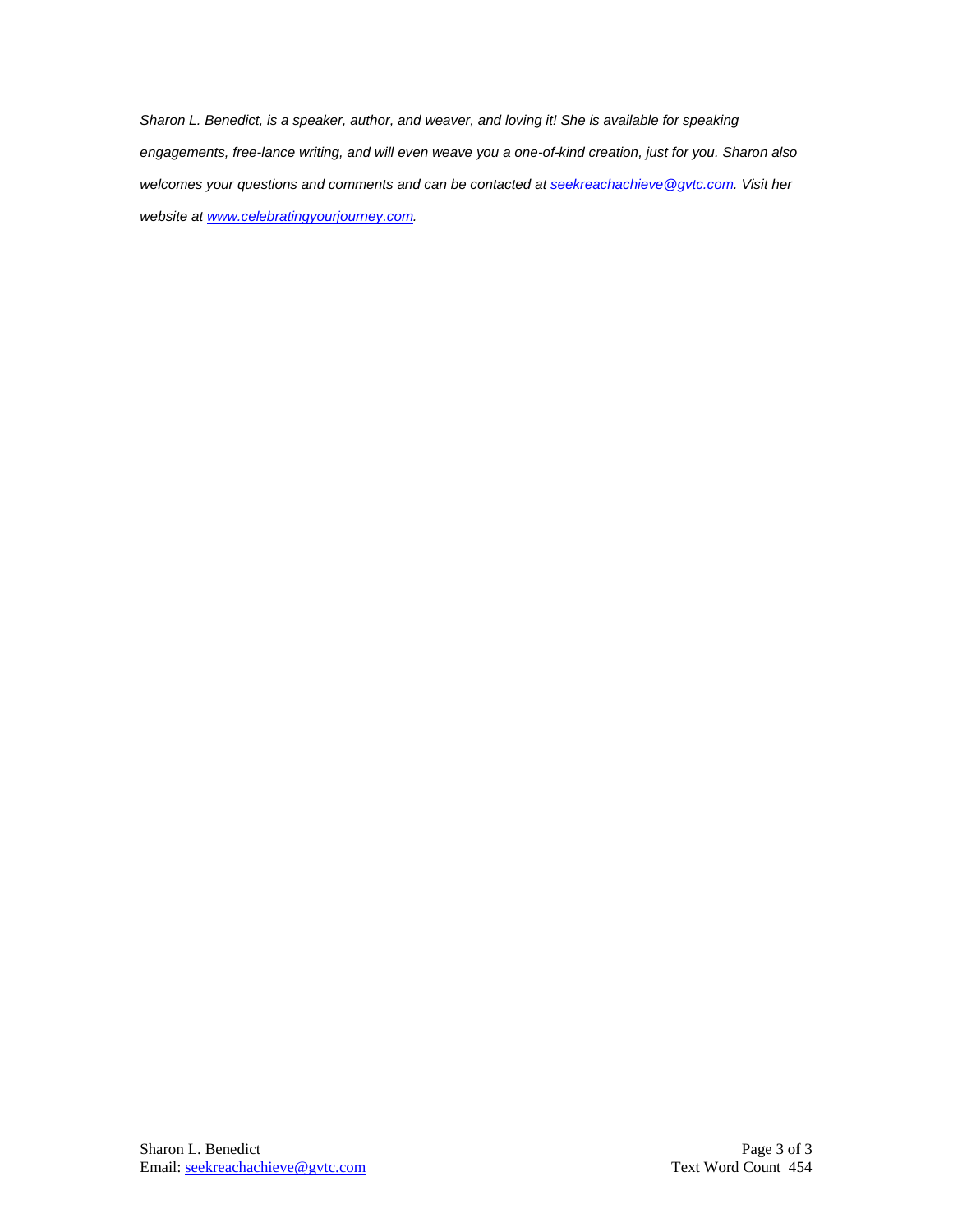



## *Money & Marriage . . . Match Made in Heaven? part 2*

(published in Boerne Star, Friday, Mar 22, 2013)

In part 1, there were a list of questions to consider before having that

money chat with your spouse. Here they are again.

- 1. What core values do you share?
- 2. How do you want to put your money to work to seek, reach, and achieve your life dreams and goals that support those core values?
- 3. What has to happen to keep you both content, whatever financial state you are in?
- 4. Do you love the money more than the person?
- 5. How many possessions or "stuff" do you need to be happy?
- 6. Who manages the money and the checkbook?
- 7. Who spends the money and for what?
- 8. How much debt do you have and how is it affecting your marriage?
- 9. Who is the impulse buyer?
- 10.What about a financial life plan…you have one that includes the basic documents to assess and manage your lives…one being a budget? Not a comfortable word, is it?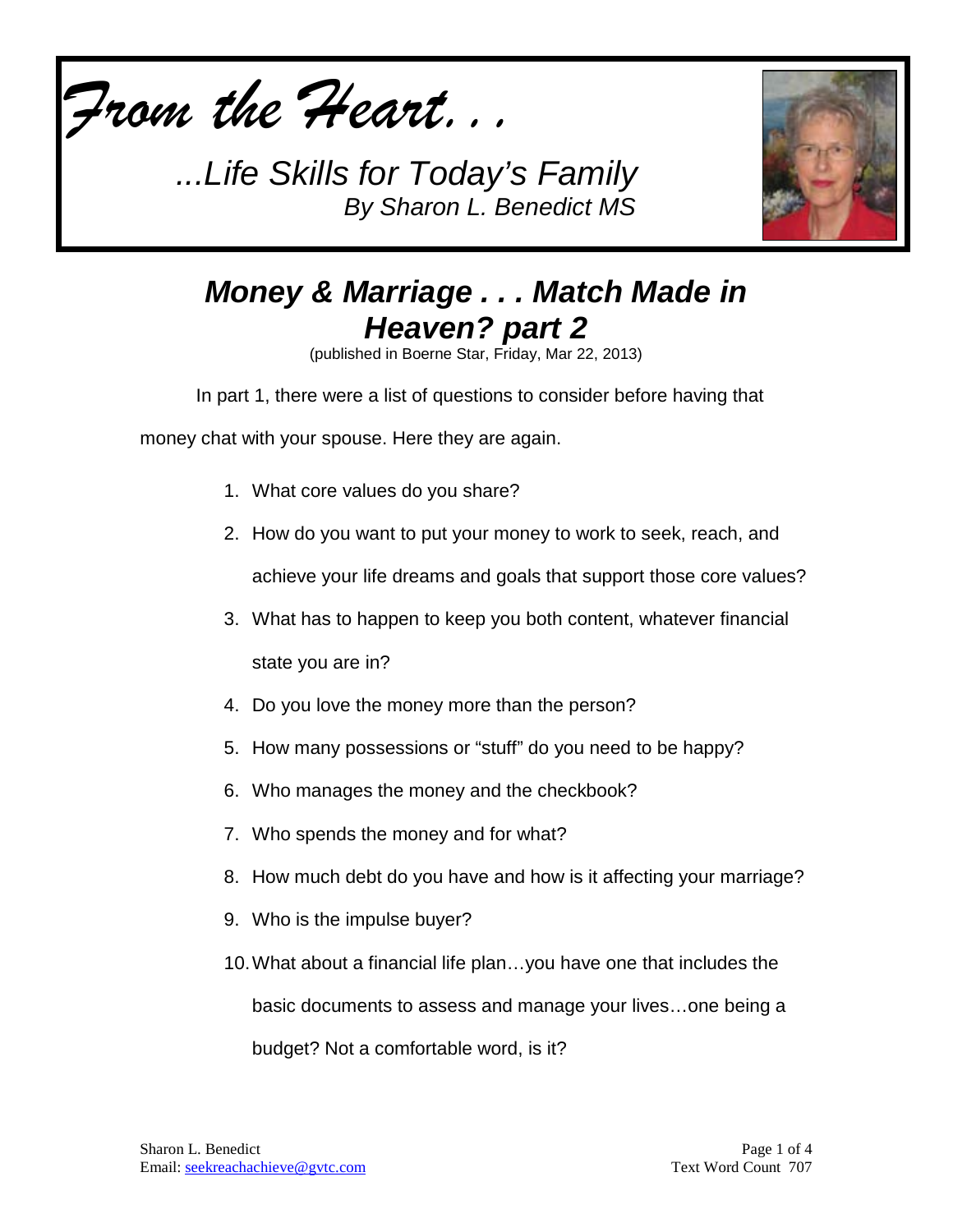Which question(s) got your greatest attention? If you already had your chat, how did it go? I hope whatever discoveries you experienced about each other were productive and positive ones. Yet, remember what Suze Orman, author of Nine Steps to Financial Freedom, believes about relationships and money. ". . .most peoples' biggest problems in life—even those that appear on the surface not to be money related—are directly connected with their early, formative experiences with money."

So, how did your responses to the questions connect with your early experiences with money? And how is the connection affecting your marriage or relationship? It is not always a smooth ride, is it? Pause for the moment to consider where you are right now and where you want to be, together, when it comes to money.

As promised here are a couple exercises to help you process the surprises you heard or may hear from your one and only! First, per Orman's advice, let's look back in time.

Step back in time to the earliest moments (even In childhood) you can recall when money meant something to you, when you truly understood what it could do. Then, reflect on how those early life experiences have directly influenced your feelings, thoughts, and actions about money today (fearing it, enjoying it, loving it, hating it). Write your thoughts down.

This exercise may illicit a number of emotions tied to happy as well as sad or troublesome moments. These memories may include self-doubt, unworthiness, insecurity, and probably fear fueling them all. Whatever they are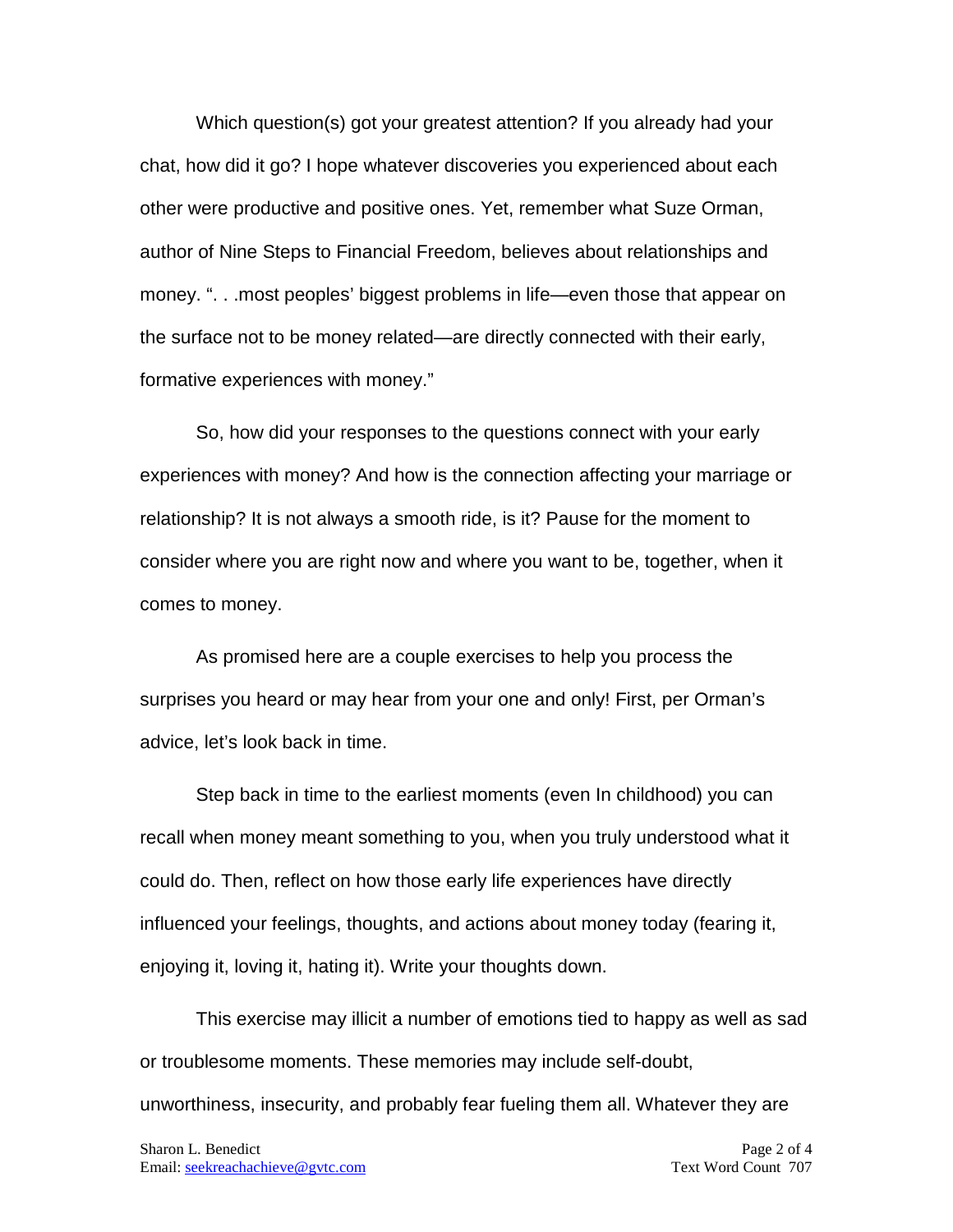take some time together in the days ahead to share your thoughts and how you can help each other get free from what holds you stuck about money. Let's remember when you both declare you are of one mind and heart, that doesn't mean either of you can read minds. Respectful communication and humility go hand in hand in marriage.

Here's the second exercise. Write down what strengths you see in your spouse that will help you be more united and one with each other when it comes to managing the money in your marriage. Right now, give what you wrote down to your spouse. Then in the days ahead talk about what you shared with each other. My hope and desire is these two exercises will help strengthen your marriage and relationship as never before. Pearl Buck (1892-1973) said it beautifully with . . . "A good marriage is one which allows for change and growth in the individuals and in the way they express their love."

The next article will step into the basic money management tools to use for your Life Plan . . . making your marriage and money a match made in Heaven. And let us all allow room for some humor whenever possible, particularly when the topic is money! Here are a few chuckles to lighten the load.

"Money can't buy you happiness, but it does bring you a more pleasant form of misery." Spike Milligan (1918-2002)

"They say money can't buy friends. OK. Can I rent them then?" Unknown

--

*Sharon L. Benedict, is a speaker, author, and weaver, and loving it! She is available for speaking engagements, free-lance writing, and will even weave you a one-of-kind creation, just for you. Sharon also*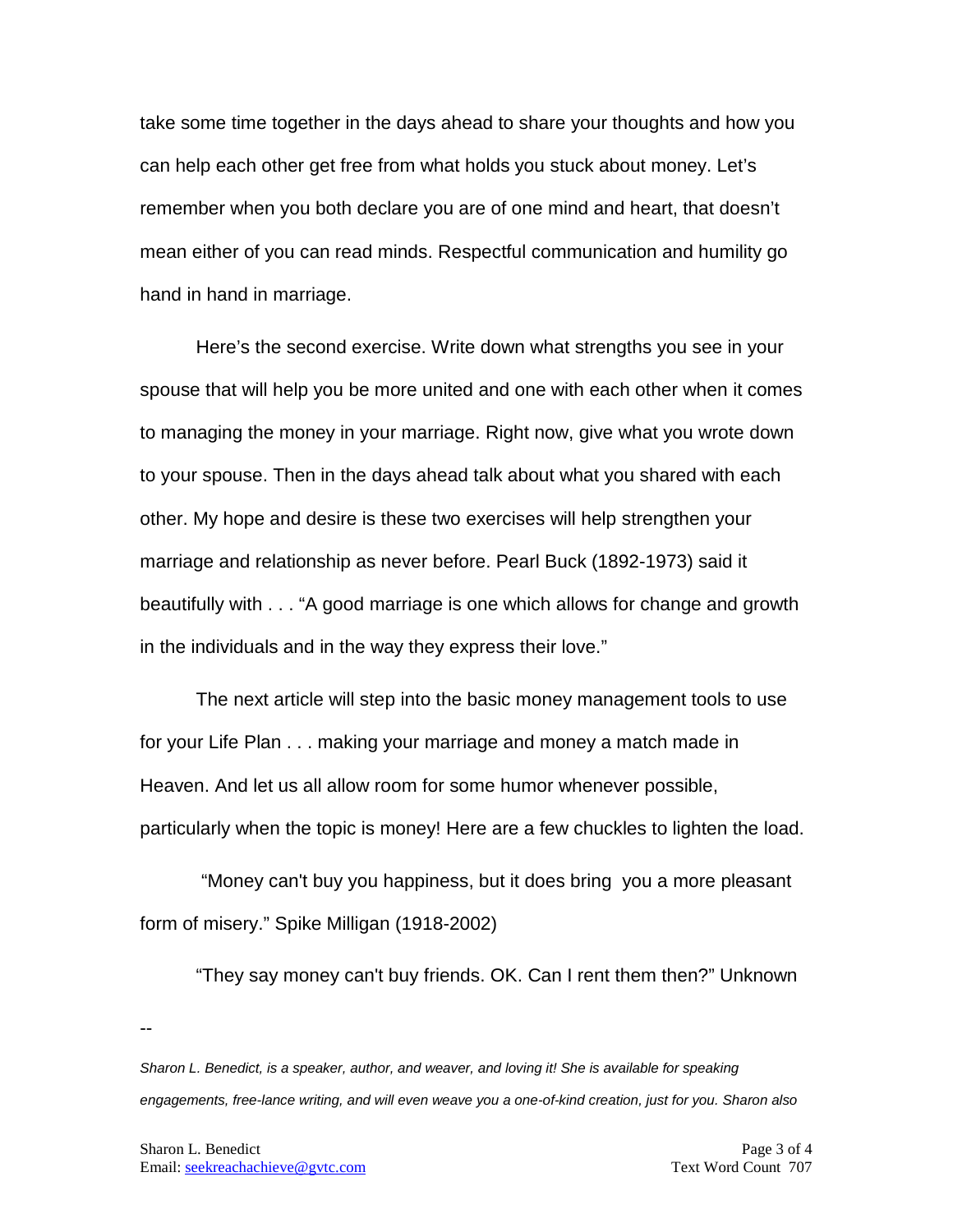*welcomes your questions and comments and can be contacted a[t seekreachachieve@gvtc.com.](mailto:seekreachachieve@gvtc.com) Visit her* 

*website at [www.celebratingyourjourney.com.](http://www.celebratingyourjourney.com/)*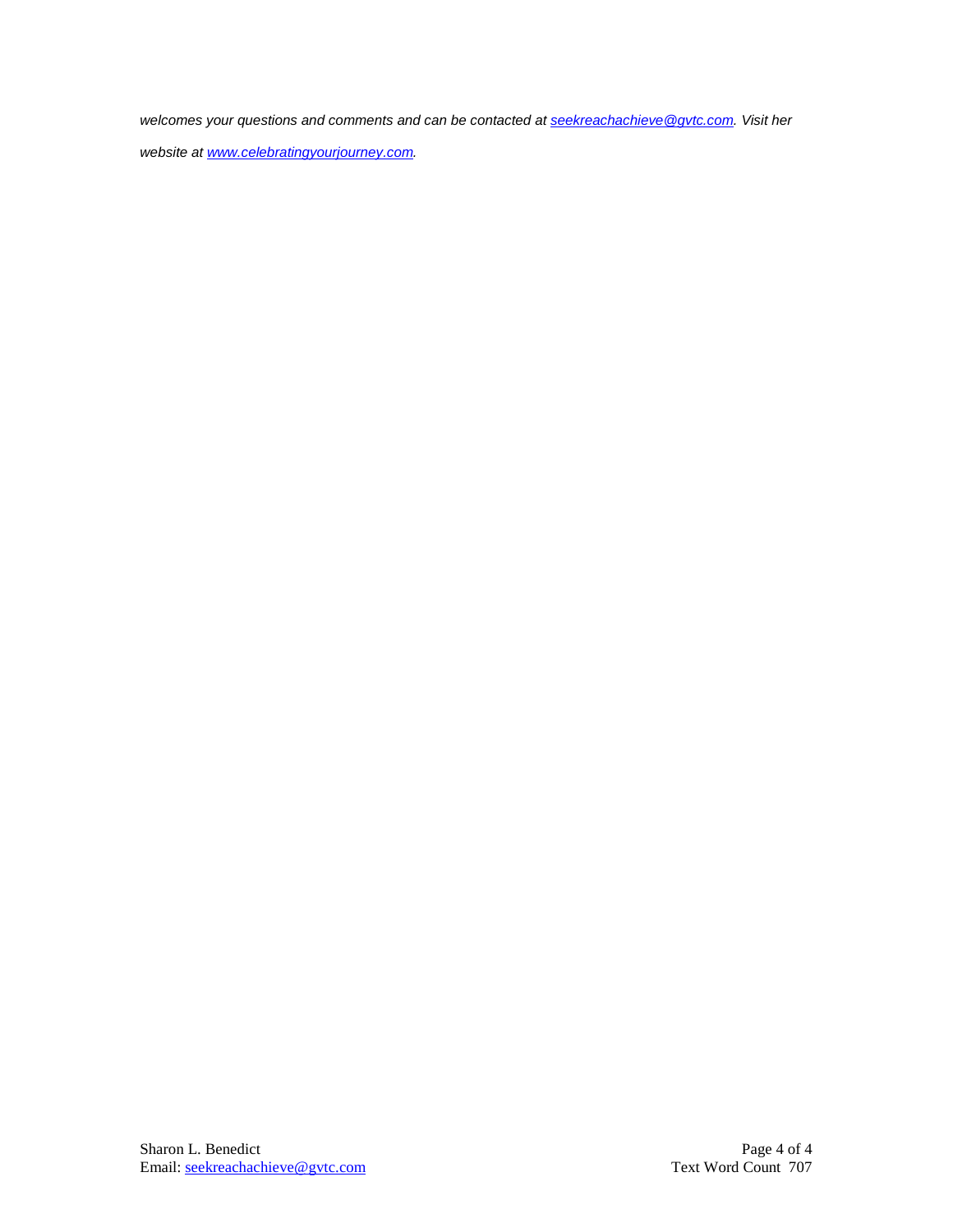



## *Money & Marriage . . . Match Made in Heaven? part 3*

(published in Boerne Star, Friday, Mar 29, 2013)

Are you ready to dig into those basic money management tools to use for your Life Plan together . . . making your marriage and money a match made in Heaven? I hope so. Here we go!

These are the basic tools to create and maintain throughout your life. The first is **Net Worth Statement** or Balance Sheet**.** Your net worth gives you an overview of your assets and liabilities. Assets are what you own and liabilities are what you owe. Take some time to write down everything you own in terms of liquid assets—cash, Liquid assets are assets that can be sold, traded, or disposed easily, usually in less than 12 months, often within 20 days.

Examples included for consumers, businesses, and investors are Cash/checking, Inventories, Accounts Receivables, Cash equivalents (i.e. money market holdings, short-term government bonds, Treasury bills, and other easily cashed out marketable securities), Short-Term Investments, Prepaid Expenses.

Then add your physical assets . . . home, vehicles, all other possessions. For possessions you still owe on, balance the debt on the liability side. The net is what is included in your assets.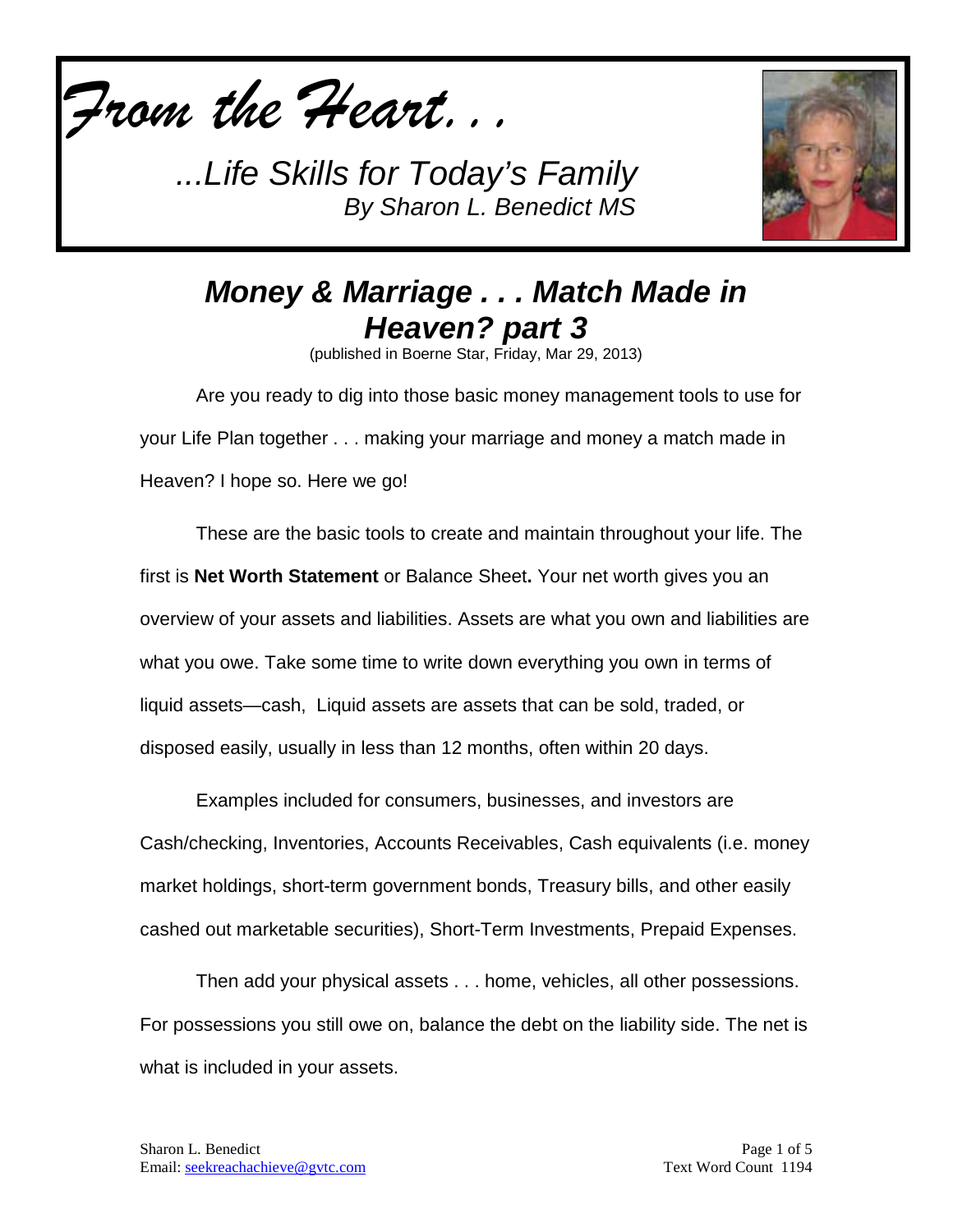The International Accounting Standards Board (IASB) offers us the framework for the Liability net worth side. "A liability is a present obligation of the enterprise arising from past events, the settlement of which is expected to result in an outflow from the enterprise of resources embodying economic benefits." Tally everything you owe at this point and any obligations that will come due in the future.

The next tool helps you manage those assets and liabilities. Yes, you guessed it…What does your **Budget** look like? Not a comfortable word, is it? A SMART budget is Specific, Measurable, Attainable, Rewarded, and Timephased. A budget provides a hands-on tool for reigning in spending and achieving your life goals together. When creating your budget, clear, appropriate debt reduction, saving/investment strategies, determining mandatory & discretionary expenses, and maintaining a solid perspective and long-term discipline together is the goal.

In addition, getting beyond just surviving is integrally tied to your dreams and goals, how you spend, save, manage your credit, and plan for retirement. All these determine to a great extent how well you celebrate your life. And here we are again with questions to ponder:

- 1. **Where does your money go?** Do you know?
- 2. **Do you save receipts?** Those receipts thrown away at the grocery store or while dining out is an integral part of your budget review and personal accountability and commitment. Tedious as it is for us, keeping receipts and records can make all the difference.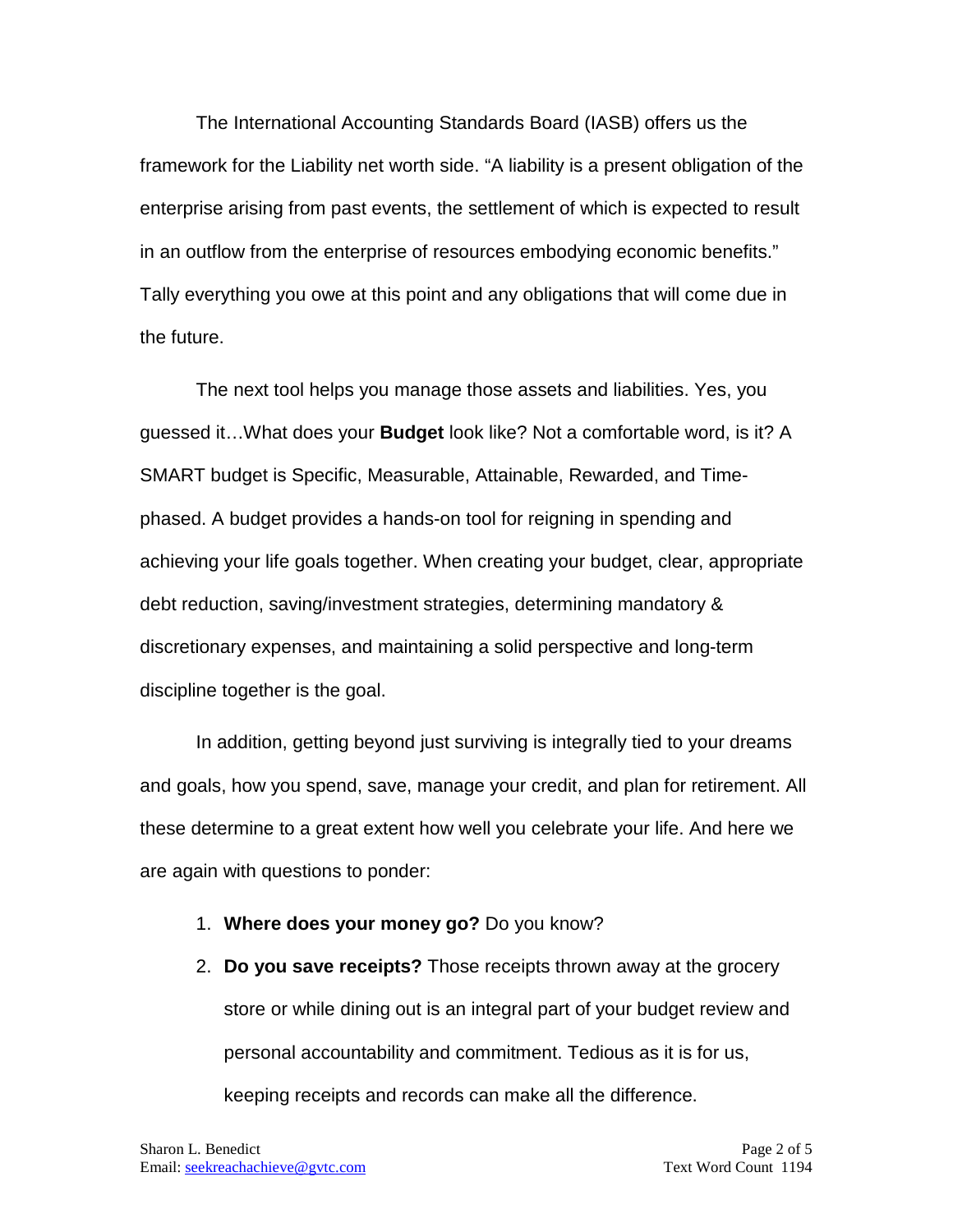- 3. **Does this sound familiar?** *"My budget can handle it. I've got enough money saved for the rest of my life. Well . . . unless I want to buy something."* There are times when I actually look at my check book balance and still say, "I can buy this and make up the money next year." Is this survival mode or what?
- 4. **Your Debt - "What is most important to you?"** How do you envision getting debt free through the years? What might prevent you from succeeding? And how does your debt make you feel? The Balancing Challenge is creating a strategic plan to reduce and eliminate debt as reasonably and quickly as you can. In addition, learn the difference between a debt and investment, your needs and your wants related to your life plan; thereby safeguarding your money and your marriage.

Your budget will help you avoid the **slippery slope to debt slavery**, **get you** 

**beyond just survival**, and **move you toward creating a savings & investment** 

**plan for your senior years together**. But it will only serve its purpose if you both

determine together to manage your money.

**Here comes the good news to motivate you to action.** These many

benefits will help you see lasting value of living on a budget:

- Considerably reduced stress for you and your family
- Increased control of your financial destiny
- Enhanced passion and lasting commitment for your dreams & goals
- Financial freedom
- Debt-free living
- Save more money for targeted dreams & goals
- Invests smarter
- Jump starts your career
- Protects and helps unify your family
- More time for yourself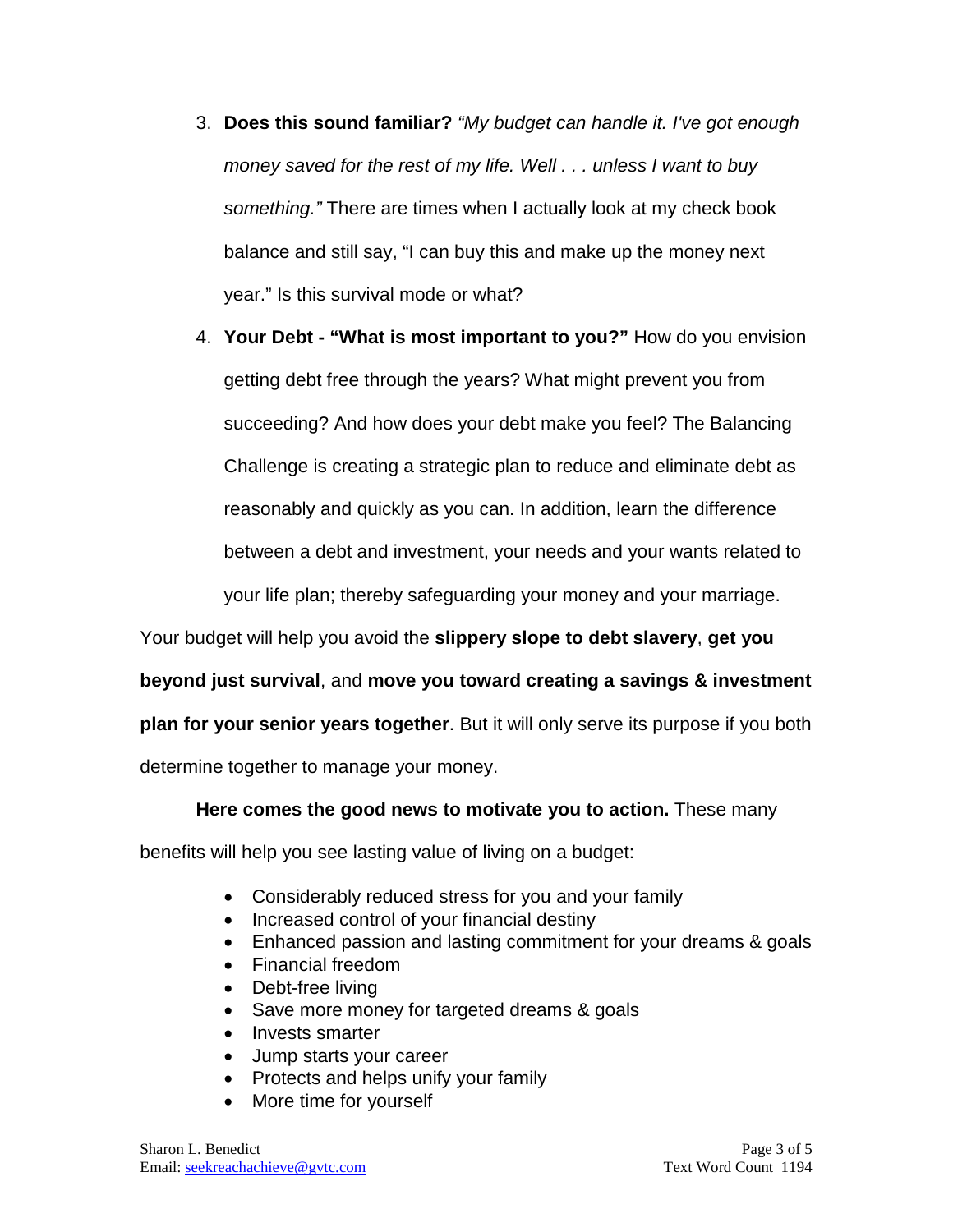- Supports high-quality wellness goals
- Comfortable retirement
- Having all-around more fun!

## **Here are the consequences when you don't budget:**

- Intensified stress/family disagreements
- Distorted perceptions and judgments toward oneself and others
- Creditors/collection agencies routinely calling
- No money for basics—food, housing, healthcare/wellness, savings/investments, special needs/emergencies, long-sought dreams/goals
- Your health and wellbeing put at risk
- The end of the line bankruptcy, most likely devastating your family/other relationships

The other money management tools include your **Home/Possessions.** The reason for including this tool is that one of the biggest chunks of your money and debt goes to the possessions you own and owe.

Another tool is **Benevolence & Giving.** No matter what dreams and goals you have for your own lives together, one of the greatest joys is to have a heart of generosity. With a heart like this, we all learn to be much more content and grateful with what we have when we help those in need. For most of us in this world today, this one is a hard one when you have a mountain of bills stacked on your desk needing to be paid. Yet, there is balance in giving that includes no jealousy, we work to meet own needs and those we are responsible for, as we live a life of benevolent giving.

**Your Will** is the next valuable tool to create and maintain. Providing a will (and if appropriate, a living trust) for your family and those you wish to leave your financial legacy is essential for successful money management, even after you